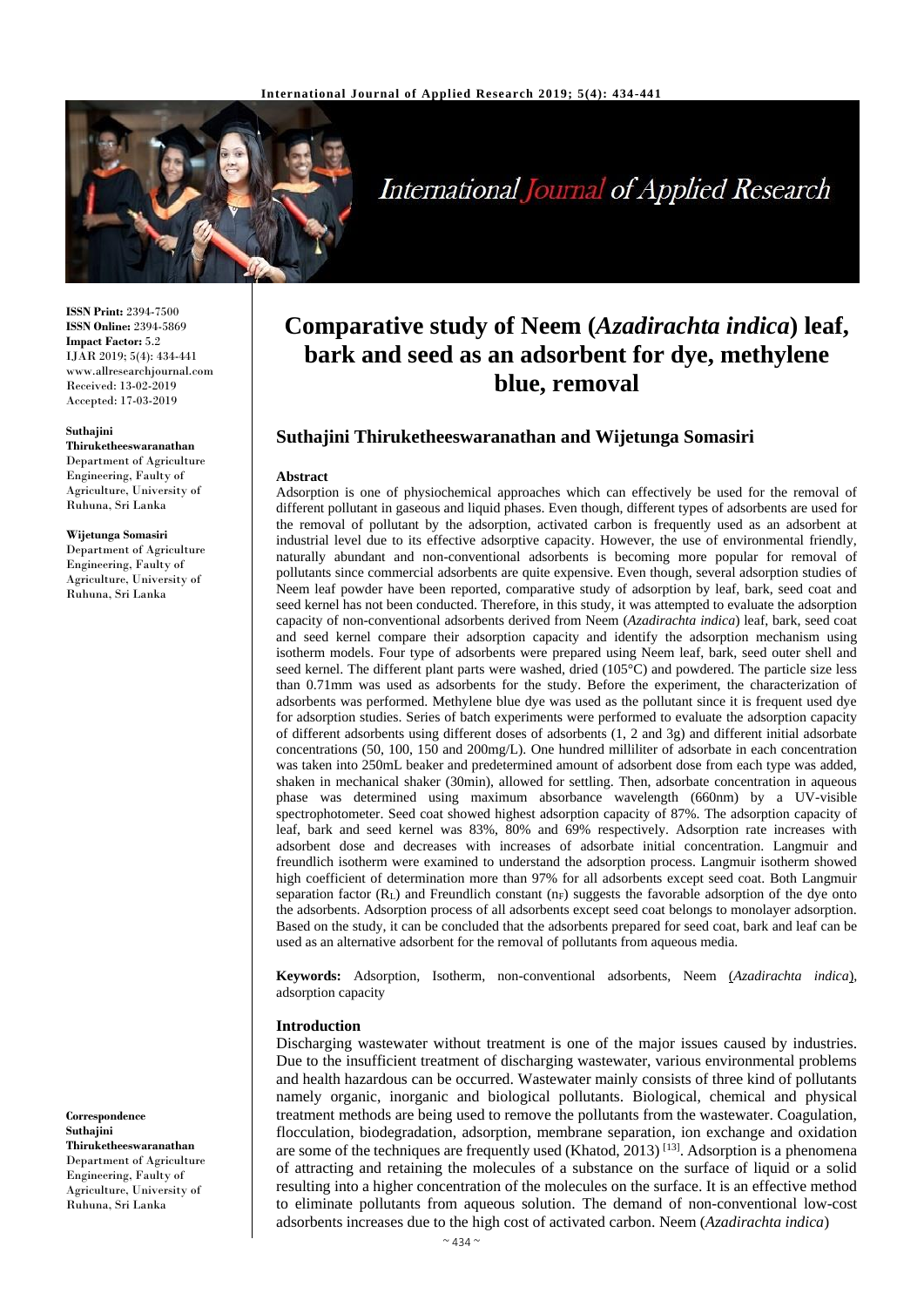leaves can also be used as an alternative adsorbent. It has a good potential to eliminate the color from wastewater (Ghanshyam, 2013) [9] . Neem (*Azadirachta indica*) is in the Mahogany family Meliacea. It is native to India, Bangladesh, Nepal, Pakistan and Sri Lanka. It suits for tropical or semi tropical region. It contains volatile components for instance, azadirachhtin, etc., that is highly beneficial due to their properties like antibacterial, antifungal, antimalarial, antiviral, anti-allergic, antidermatic, anti-inflammatory, insecticidal and namaticidal in nature. Powdered neem leaf and neem bark have high surface area. It is also one of the reasons to use neem as adsorbent. Few studies have been performed using neem leaf as an adsorbent (Alau, et al., 2010)<sup>[2]</sup>. Comparison study of neem leaves, neem bark and neem seed (coat and kernel separately) has not been reported yet. In this study, adsorption capability of adsorbents derived from neem tree was evaluated using methylene blue dye.

## **Materials and Methods**

# **Preparation of Adsorbents**

Four types of adsorbents were prepared from neem (*Azadirachta indica*) parts namely leaf, bark, seed coat and seed kernel by following same procedure. Raw materials were collected from a neem tree. Seed coat and seed kernel were first separated before making the adsorbents from neem seeds. Then collected raw material were washed to remove the impurities and dust particles. They were kept in drying oven for 24 hours at temperature 105 ̊C. Dried materials were powdered eventually. Then the powder were sieved by 0.71mm sieve. They were stored in air tight containers until used.

## **Preparation of Adsorbate**

Methylene blue (MB) dye was used as an adsorbate since it is used for evaluating the adsorbents frequently. One gram of MB dye was dissolved in 1000ml of distill water to prepare stock solution. Four level of working concentrations (50mg/L, 100mg/L, 150mg/L and 200mg/L) were prepared using the stock solution.

### **Characterization of Adsorbents**

Moisture content, organic matter content, ash content, pH, electrical conductivity and bulk density were determined to characterize the adsorbents.

#### **Determination of moisture content**

Gravimetric moisture determination method was followed as follows (Dada, 2012) [5] .

$$
MC\% = \frac{W_2 - W_3}{W_2 - W_1} * 100
$$

Where,

 $W_1$  = weight of empty crucible (g)

 $W_2$  = weight of crucible with sample before drying in the oven (g)

 $W_3$  = weight of crucible with sample after drying in the oven (g)

# **Determination of volatile matter content**

Empty crucibles were weighed. Approximately 10g of oven dried at 105°C adsorbents were put into the crucibles and weighed. They were placed in the muffle furnace and heated for one hour and thirty minutes at constant temperature of

760 °C (Dada, 2012)<sup>[5]</sup>. The samples were then removed and cooled in a desiccator. Then samples were re weighed. Volatile matter content was calculated by following equation (Dada, 2012)<sup>[5]</sup>.

$$
VM\% = \left(\frac{W_2 - W_4}{W_2 - W_1}\right) * 100
$$

Where,

 $W_1$  = weight of crucible (g)

 $W_2$  = weight of crucible with sample before drying in muffle furnace (g)

 $W_4$  = weight of crucible with sample after drying in muffle furnace (g)

#### **Determination of ash content**

Ash content was calculated by following equation (Dada, 2012) [5] .

$$
Ash content\% = \left(\frac{W_4}{W_2 - W_1}\right) * 100
$$

Where,

 $W_1$  = weight of empty crucible (g)  $W_2$  = weight of crucible with sample before heating (g)  $W_4$  = Final weight of crucible with sample (g)

#### **Measurement of pH**

One gram of each adsorbents (seed outer shell, seed kernel, bark and leaf) were dissolved in 100 ml distilled water. Solutions were shaken for few minutes to provide adequate mixing. The pH of each samples were measured using a pH meter (Model-CE470,HACH) and the readings were recorded (Dada, 2012)<sup>[5]</sup>.

# **Measurement of electrical conductivity**

One gram of each adsorbents (seed outer shell, seed kernel, bark and leaf) were dissolved in 100 ml distilled water. Solutions were shaken for few minutes to provide adequate mixing. Then the solutions were properly mixed for few minutes and EC was measured using an electrical conductivity meter (Model-CE470, HACH).

## **Determination of bulk density**

The bulk density of each adsorbents were determined using Archimedes' principle by weighing a 10cm<sup>3</sup> measuring cylinder before and after filling with the samples (Dada, 2012) [5] .

$$
BD = \frac{W_2 - W_1}{V}
$$

Where,

 $W_1$  = weight of empty measuring cylinder after drying (g)  $W_2$  = weight of cylinder filled with sample after drying (g)  $V =$  volume of cylinder (ml)

**Determination of MB dye concentration after adsorption** Adsorption of MB by adsorbents were determined by measuring the amount of dye present in solution. Measurement of dye (MB) in solution was determined using a calibration curve prepared for methylene blue using the peak absorbance wavelength of 660nm. UV visible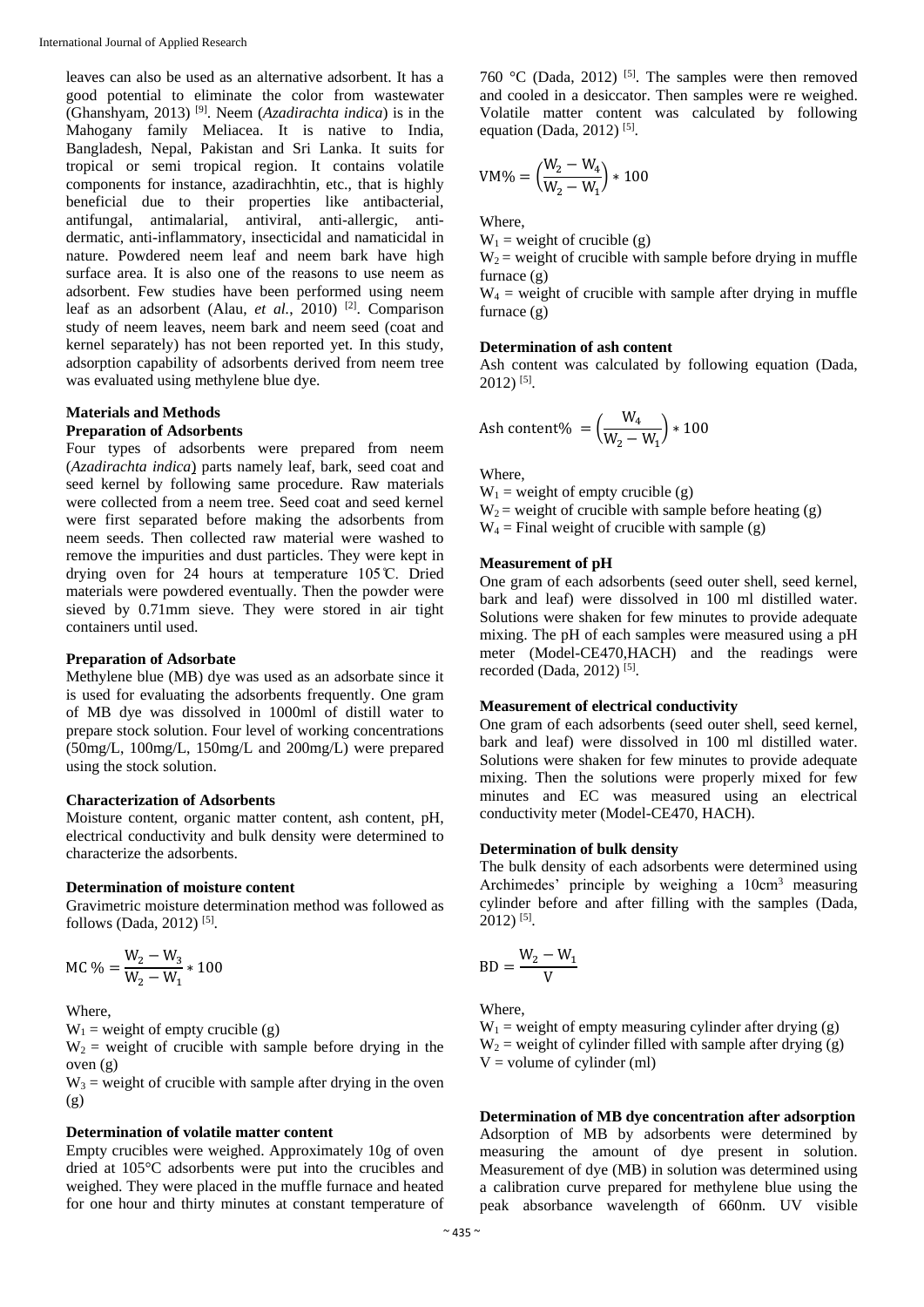spectrophotometer (UV-1240, Japan) was used for the absorbance measurements.

# **Experimental arrangement**

Four types of adsorbents (neem seed coat, seed kernel, bark and leaf) were used for the experiment. Three levels of adsorbents (1g, 2g and 3g) in each type were used. Four levels of adsorbate (50mg/L, 100mg/L, 150mg/L and 200mg/L) were used.

## **Experimental procedure**

Batch experiments were conducted to determine the removal of methylene blue dye by adsorption using four types of adsorbents prepared from neem tree at three different dosage levels. Three replicates were used for each experiment. One hundred milliliter of adsorbate was taken into a 250ml beaker and predetermined amount of adsorbent (1g, 2g and 3g) were added. Then the mixture was shaken in a mechanical shaker (30rpm) for about 50 minutes and allowed for settling. Then solution were filtered by whatman filter paper (no 42) and the dye concentration in solution was determined by measuring the absorption at 660nm. The absorption was taken using a UV visible spectrophotometer (UV-1240, Japan).

The amount of adsorbed dye (mg/g) was calculated using the following equation.

$$
Q = \frac{V(C_0 - C_f)}{W}
$$

Where,

 $Q$  = the amount of dye adsorbed from the solution (mg/g)  $V =$  volume of the adsorbate (ml)

 $C_0$  = dye concentration before adsorption (mg/L)

 $C_f$  = dye concentration after adsorption (mg/L)

 $W =$  the weight in gram of the adsorbent (g)

The adsorbate removal efficiency was determined by computing the percentage adsorption using the formula,

$$
Adsorption\% = \left(\frac{C_0 - C_f}{C_0}\right) * 100
$$

# **Effect of types of adsorbents**

Effect of different adsorbent on adsorption was analyzed.

## **Effect of initial dye concentration**

To find out the effect of initial adsorbate concentration on adsorption, four levels of dye concentrations (50 mg/L, 100mg/L, 150 mg/L, 200 mg/L) were used.

# **Effect of adsorbent dosage**

The effect of adsorbent dosage on adsorption efficiency was studied. Three adsorbent doses were used in each adsorbent (1g, 2g and 3g).

## **Isotherm**

The modelling of adsorption was studied to identify the method of dye adsorption. Freundlich and Langmuir isotherms were tested to determine the adsorption process. For Langmuir isotherm following linearized equation was used.

$$
\frac{C_e}{Q_e} = \frac{1}{Q_{max}k_L} + \frac{c_e}{Q_{max}}
$$

Where,

Q<sup>e</sup> - Amount of methylene blue adsorbed per unit weight of adsorbent (mg/g)

 $Q_m$  - Maximum amount of methylene blue adsorbed per unit weight of adsorbent (mg/g)

K- Adsorption equilibrium constant (L/mg)

 $C_e$  – Equilibrium concentration of methylene blue (mg/L)

Following equation was used to determine the adsorption process by Freundlich isotherm Where,

$$
\log q_e = \log K_f + \frac{1}{n} \log C_e
$$

q*e*- Amount adsorbed at equilibrium (mg/g)

 $K_f$  - Freundlich constant

1/ -Heterogeneity factor, related to the capacity and intensity of the adsorption

*Ce*- Equilibrium concentration (mg/L).

# **Results and Discussion Adsorbent characterization**

Adsorption process depends on the physiochemical properties of adsorbents.

The high fixed carbon level  $($  >68%), low ash content level  $(\leq 15\%)$  and high bulk density are main properties that can be used to identify the good adsorbent (Adamson, 1979). All four adsorbents have shown optimum level of MC%, ash % and OM%. Therefore each has the capacity of pollutant removal. Among them, neem seed coat showed low ash content and second high OM%. The values are given in the table 1.

**Table 1 :** Properties of adsorbents

| $\overline{0}$ | Physiochemical property |                   |                  |                  |               |                   |  |  |
|----------------|-------------------------|-------------------|------------------|------------------|---------------|-------------------|--|--|
|                | MC $%$                  | $OM \%$           | Ash              | рH               | EC            | $BD(g/cm^3)$      |  |  |
| Leaf           | $1.4(\pm 0.07)$         | $91.25(\pm 0.73)$ | $8.75(\pm 0.05)$ | $5.66(\pm 0.04)$ | $1040(\pm 4)$ | $0.031(\pm 0.04)$ |  |  |
| Bark           | $3.33(\pm 0.05)$        | $95.69(\pm 0.07)$ | $4.31(\pm 0.05)$ | $6.13(\pm 0.03)$ | $303(\pm 3)$  | $0.036(\pm 0.02)$ |  |  |
| kernel         | $1.33(\pm 0.01)$        | $96.99(\pm 0.58)$ | $3.01(\pm 0.04)$ | $5.95(\pm 0.04)$ | $653(\pm 10)$ | $0.022(\pm 0.03)$ |  |  |
| Seed coat      | $9.5(\pm 0.03)$         | $95.83(\pm 0.30)$ | $4.17(\pm 0.06)$ | $5.67(\pm 0.04)$ | $325(\pm 3)$  | $0.067(\pm.05)$   |  |  |

### **Color removal by different adsorbents**

Concentration of MB dye reduced with the time after the application of adsorbents. Five milliliter of adsorbate was taken at 12hours, 24 hours, 48, hours 72hours and 96hours, filtered and determined the dye removal by adsorption. Dye removal rate was very high during 12 hours for every

adsorbents. After that removing rate is decreasing with time. Seed coat showed very high and quick color removal compared with other adsorbents. After 24 hours of settling time, the color removal was approximately equal in all adsorbents (figure 1).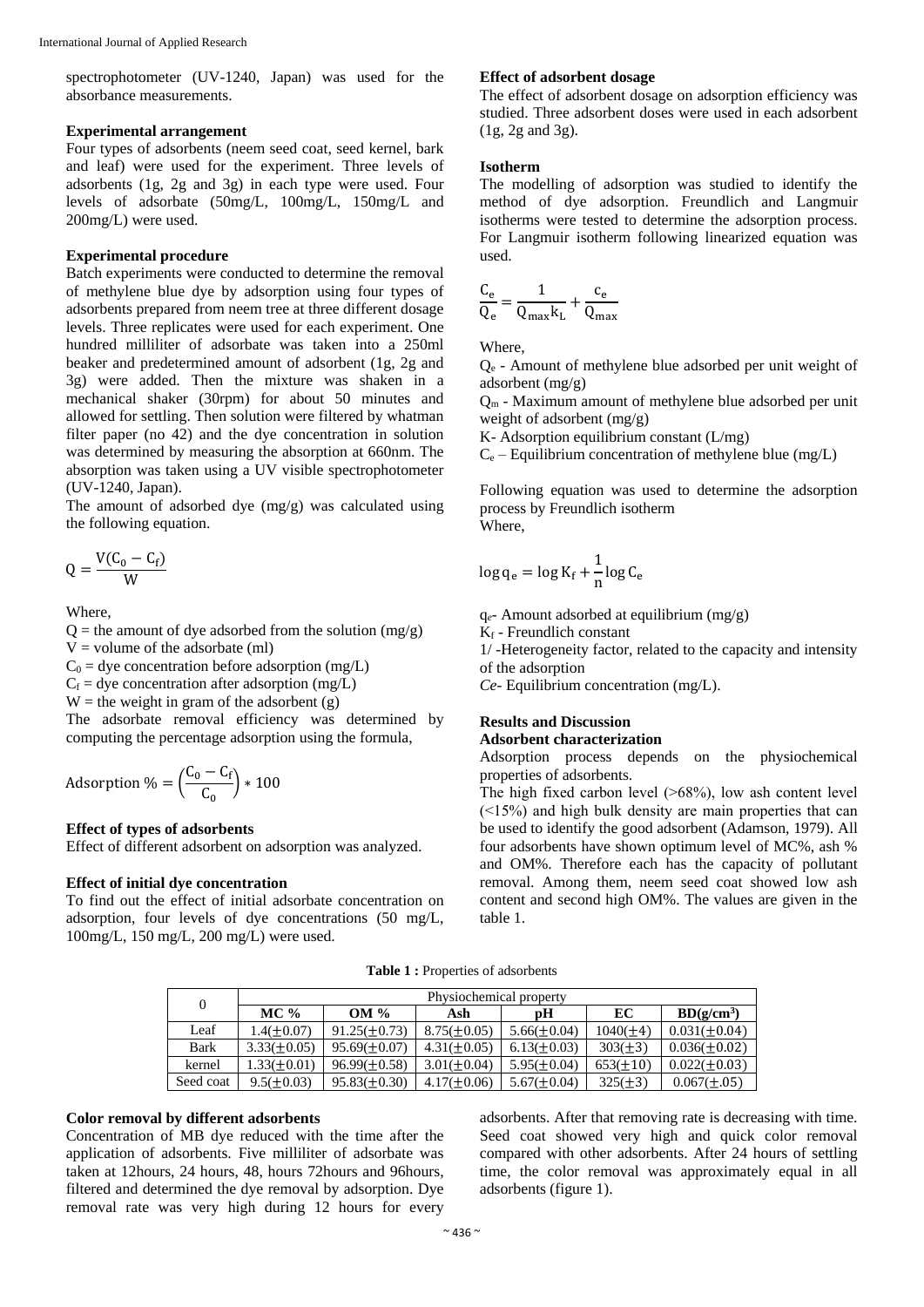

C D

**Fig 1:** Reduction of dye by adsorbent derived from neem leaf with time at different doses of 1g(A), 2g(B) and 3g(C) at pH of 6.



**Fig 2:** Reduction of dye by adsorbent derived from neem bark with time at different doses of 1g(A), 2g(B) and 3g(C) at pH of 6.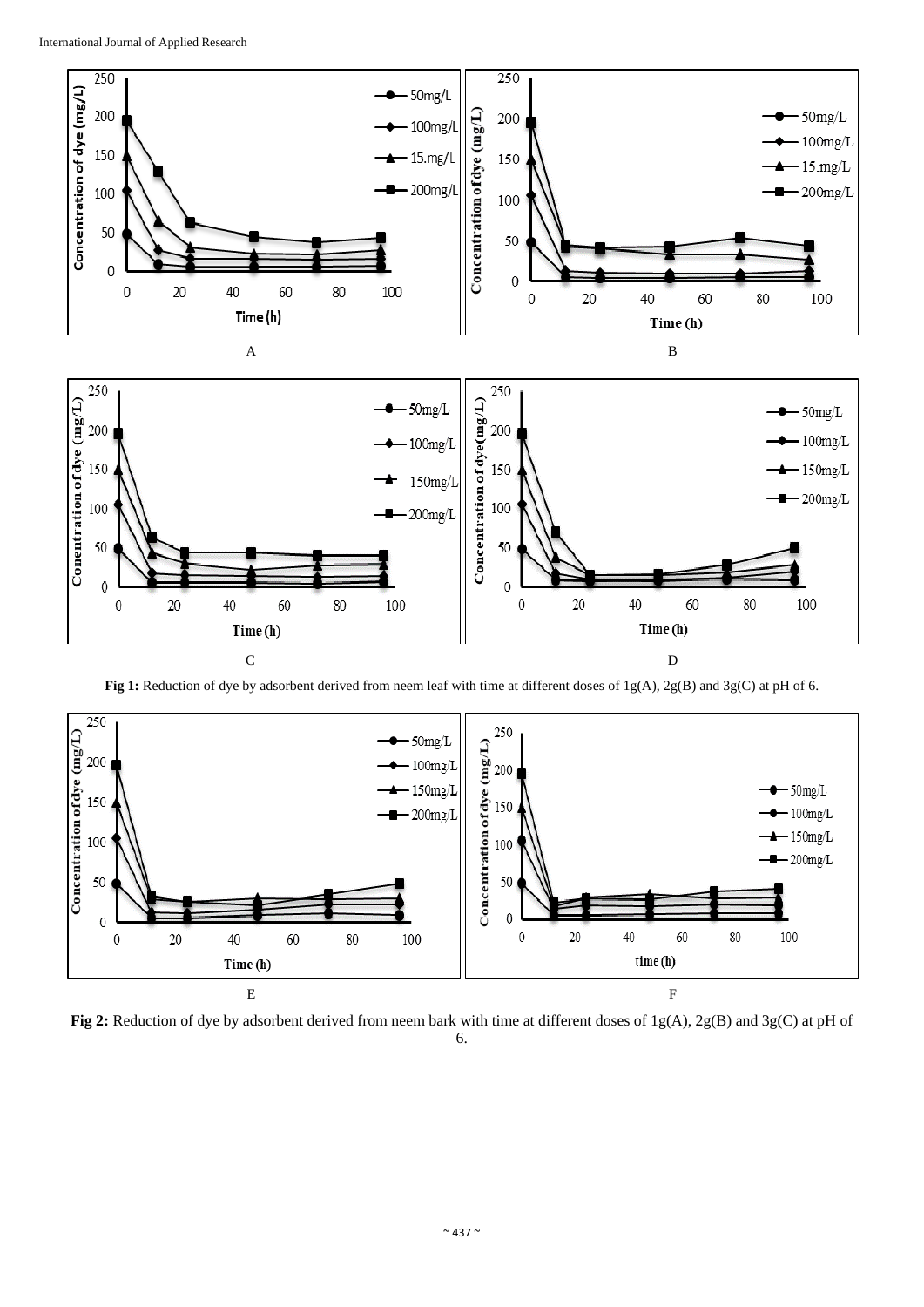

C

**Fig 2 :** Reduction of dye by adsorbent derived from neem seed coat with time at different doses of 1g(A), 2g(B) and 3g (C) at pH of 6.



**Fig 3:** Reduction of dye by adsorbent derived from neem seed kernel with time at different doses of 1g(A), 2g(B) and 3g(C) at pH of 6.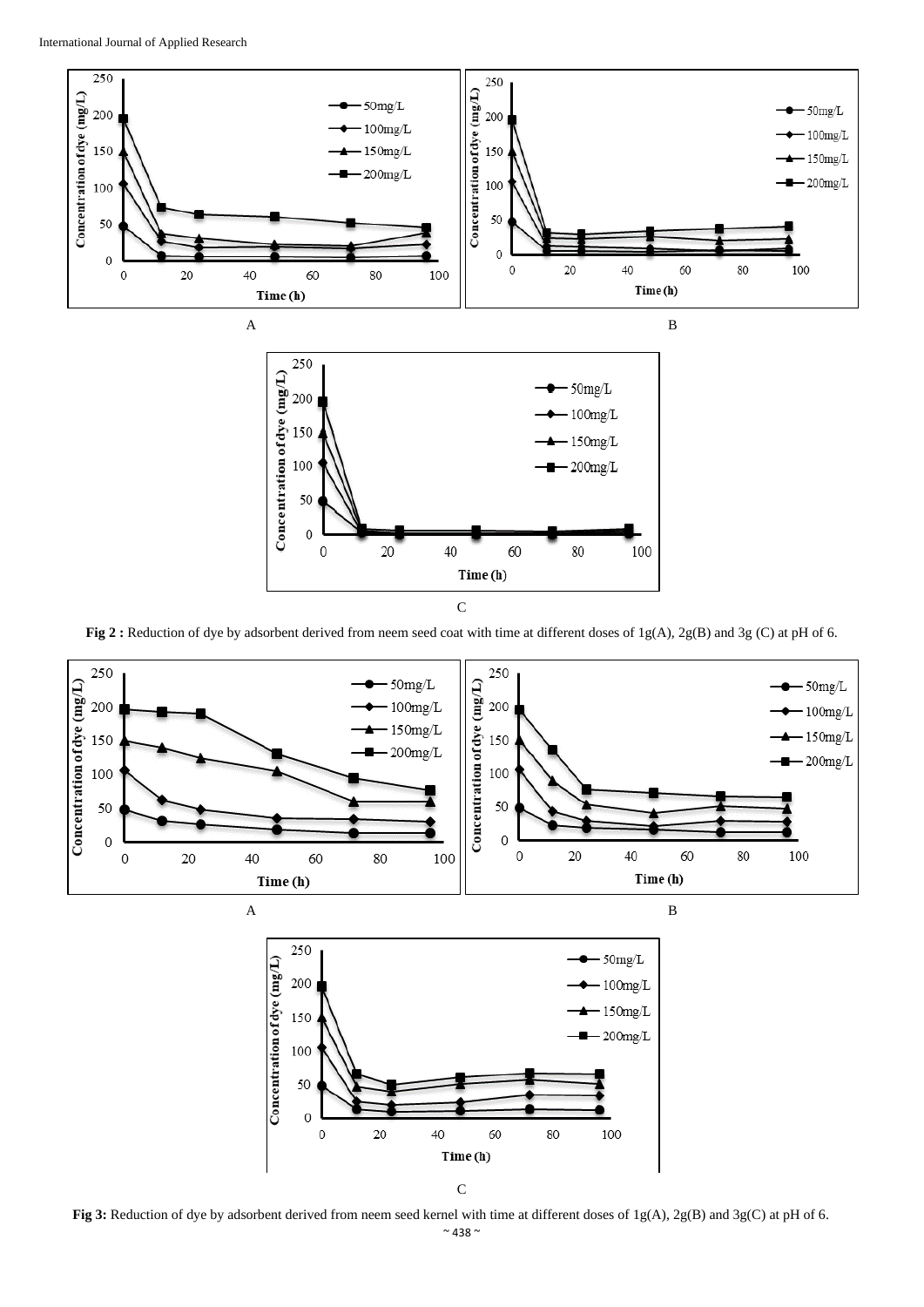## **Adsorption rate**

Initial and the final concentration of adsorbate shows the rate of adsorbate removal by the adsorbents. Initial concentration of the known adsorbate was derived by the calibration curve. Each adsorbent showed satisfactory pollutant removal efficiency. They removed dye from the aqueous solution more than 70%. Seed coat showed high adsorption rate. It showed high dye removal capacity more than 87%. Seed kernel showed low dye removal compared with other adsorbents. The amount of adsorbate adsorbed per unit weight (Q) of seed coat is higher than that of other adsorbents due to the high adsorption rate of it. The second highest Q was reported by the leaf adsorbent.

#### **Adsorbent comparison**

General Linear model ANOVA was used to determine the adsorption efficiency of each adsorbents with the various adsorbent doses and various initial adsorbate concentration. Average adsorption capacity of each adsorbents of this present study is shown in figure 6. Grouping was done using the fisher LSD method with 95% confidence. There was a different grouping among the adsorbents. It proved that the adsorption of dye was varied with different adsorbents. Seed coat showed high adsorption capability 87% compared with other adsorbents. Study ensured that pollutant removal effect of seed kernel is low among other adsorbents. However it showed 69% of color removing



**Fig 4:** Adsorption rate of adsorbents.

# **Effect of adsorbent dose on adsorption rate**

Adsorption capacity was changed with adsorbent doses. Adsorption rate was high when 3g of dose is used. While the 1g of adsorbent reduces the adsorption. If adsorbent dose increases, adsorption capacity also increases.

Amount of dye adsorbed per unit weight of adsorbent decreases with increases of adsorbent doses. When dose increases, available adsorption sites also increase. Therefore, amount of dye adsorbed per unit weight of adsorbent  $(O_e)$ 

# **Effect of initial concentration of adsorbate on adsorption**

Adsorption capacity increases with adsorbate initial concentration. Amount of dye adsorbed per unit weight of adsorbent increases with increases of adsorbate initial concentration

## **Langmuir isotherm**

Adsorption isotherms were drawn to each adsorbent at optimum dose of 2g. Langmuir constant and maximum amount of adsorbate adsorbed per unit weight of adsorbent were derived using the models (figure 6). Langmuir constant (KL) implies large surface area and pore volume which result in higher adsorption capacity (Vijayakumar, *et al.*, 2012) <sup>[29]</sup>. Separation factor  $R_L$  was calculated. When  $R_L$ value fall within 0-1 value adsorption process is favorable.  $R<sub>L</sub>$  value of each adsorbent falls between 0-1. So, the adsorption process of four adsorbents is favorable for adsorption (Vijayakumar, et al., 2012)<sup>[26]</sup>.

The maximum adsorbate adsorbed and other important parameter related Langmuir isotherm model are given in table 2. It appears that adsorption by leaf, bark and seed kernel follows the Langmuir isotherm model. However, the  $R<sub>2</sub>$  of seed coat is week indicating that it does not follow Langmuir isotherm model

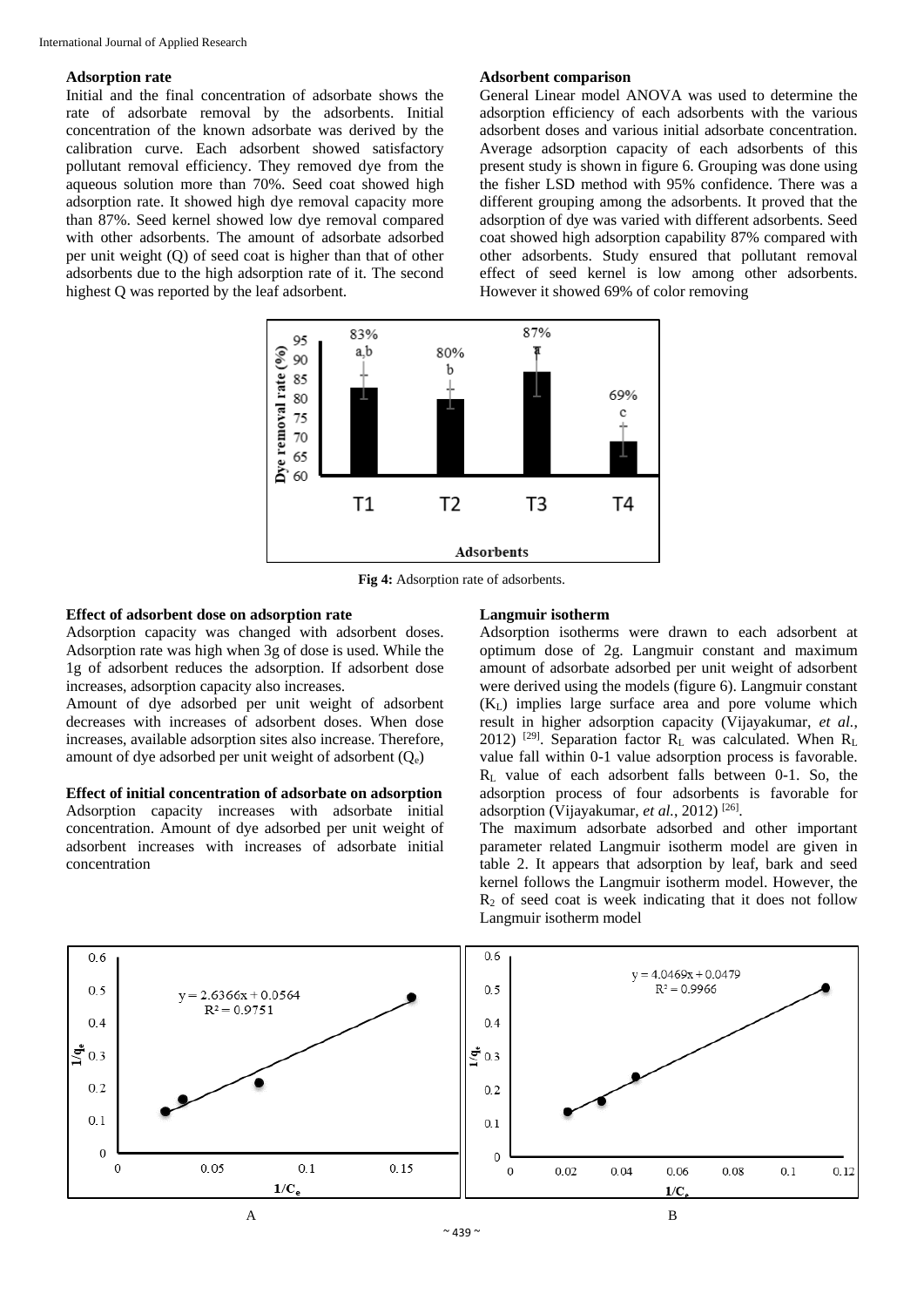

**Fig 6:** Langmuir isotherm for neem leaf (A), bark (B), seed coat(C) and seed kernel (D)

**Table 2:** Important parameters related Langmuir isotherm model

| <b>Isotherm</b> | $\mathbf{K}_{\mathrm{L}}$ | $q_{max}(mg/g)$ | $\mathbf{R}_{\mathrm{L}}$ | $\mathbf{R}^2$ |
|-----------------|---------------------------|-----------------|---------------------------|----------------|
| Seed coat       | 0.025539                  | 18.72659        | 0.270512                  | 0.8422         |
| Leaf            | 0.021391                  | 17.7305         | 0.306871                  | 0.9751         |
| <b>Bark</b>     | 0.011836                  | 20.87683        | 0.444487                  | 0.9966         |
| Seed kernel     | 0.011741                  | 15.29052        | 0.44649                   | 0.9952         |

### **Freundlich isotherm**

Freundlich isotherm was plot in between log  $C_e$  and log  $q_e$ of every adsorbent at the optimum dosage 2g. Freundlich constant provide the information about adsorption capacity and 1/n heterogeneity factor indicate adsorption intensity (Vijayakumar, et al., 2012)<sup>[26]</sup>. Isotherm of bark shows higher coefficient of determination. Heterogenic factor (1/n) is high for seed bark and seed outer code has low value.



**Fig 5:** Freundlich isotherm for neem leaf (A), bark (B), seed coat(C) and seed kernel (D)

**Table 3 :** Important parameters related to freundlich isotherm model

| <b>Isotherm</b> | $K_f$  | 1/n    | N      | $\mathbb{R}^2$ |
|-----------------|--------|--------|--------|----------------|
| Seed outer Code | 1.1918 | 0.6367 | 1.5705 | 0.8075         |
| Leaf            | 0.6531 | 0.6798 | 1.4710 | 0.9462         |
| <b>Bark</b>     | 0.3539 | 0.799  | 1.2515 | 0.9859         |
| Seed kernel     | 0.3206 | 0.7284 | 1.3728 | 0.9828         |

Langmuir isotherm provide maximum  $\mathbb{R}^2$  or best fit for all adsorbent except seed coat. Therefore, the adsorption involves the attachment of only one layer of molecules to the surface. They all are monolayer adsorption. The surface of adsorbents is uniform, all the adsorbents sites are equivalent. Adsorbed molecules do not interact.